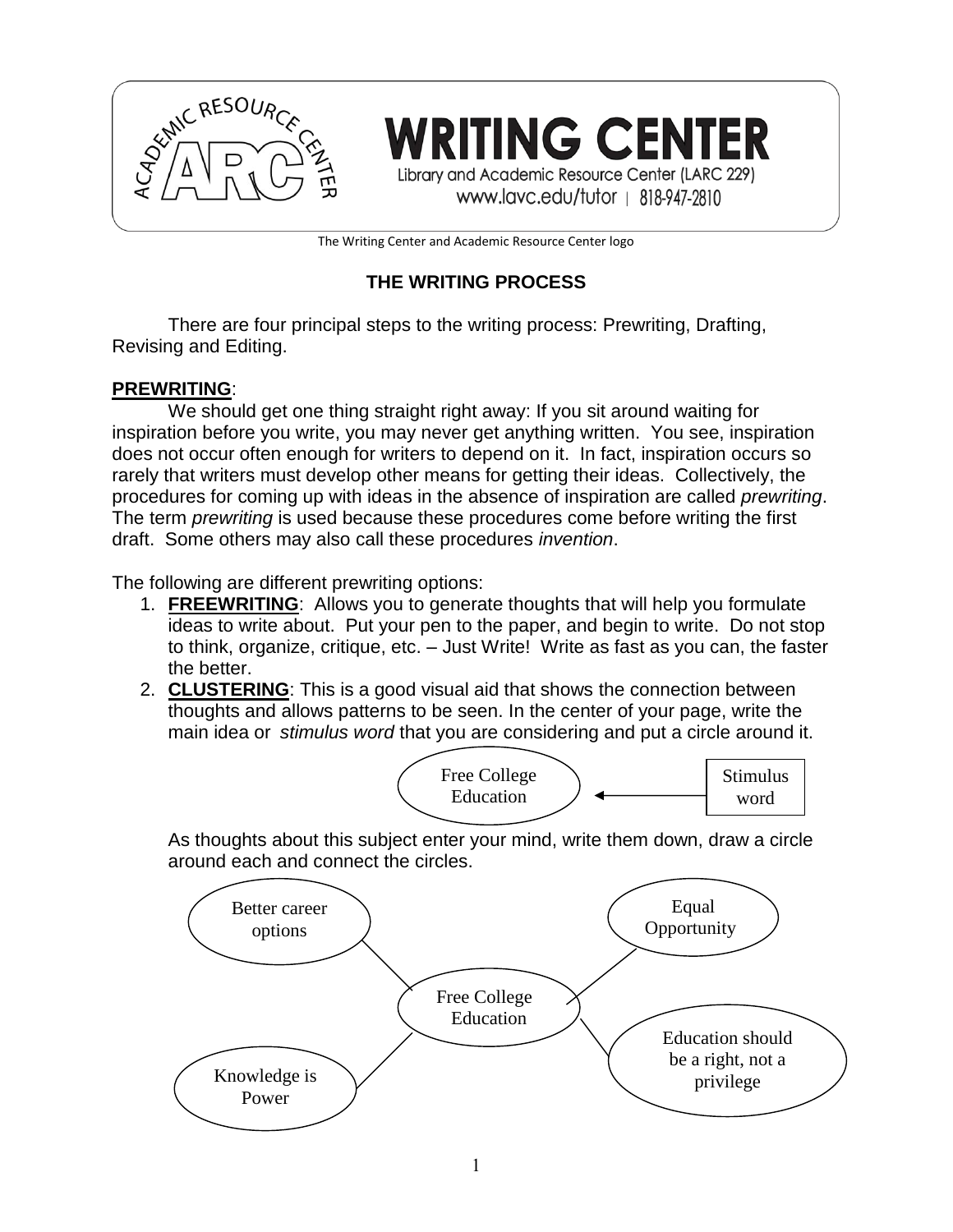

Continue expanding your thoughts as much as possible.

Continue until you cannot think of anything else to write. When you think you are done, look at what you have written and decide if there is one particular subject or *word bank* that you think you will be able to write a draft about. For instance, maybe you think the *word bank*, "Better Career Options" and the connecting circles are the most interesting and contain the most to write about.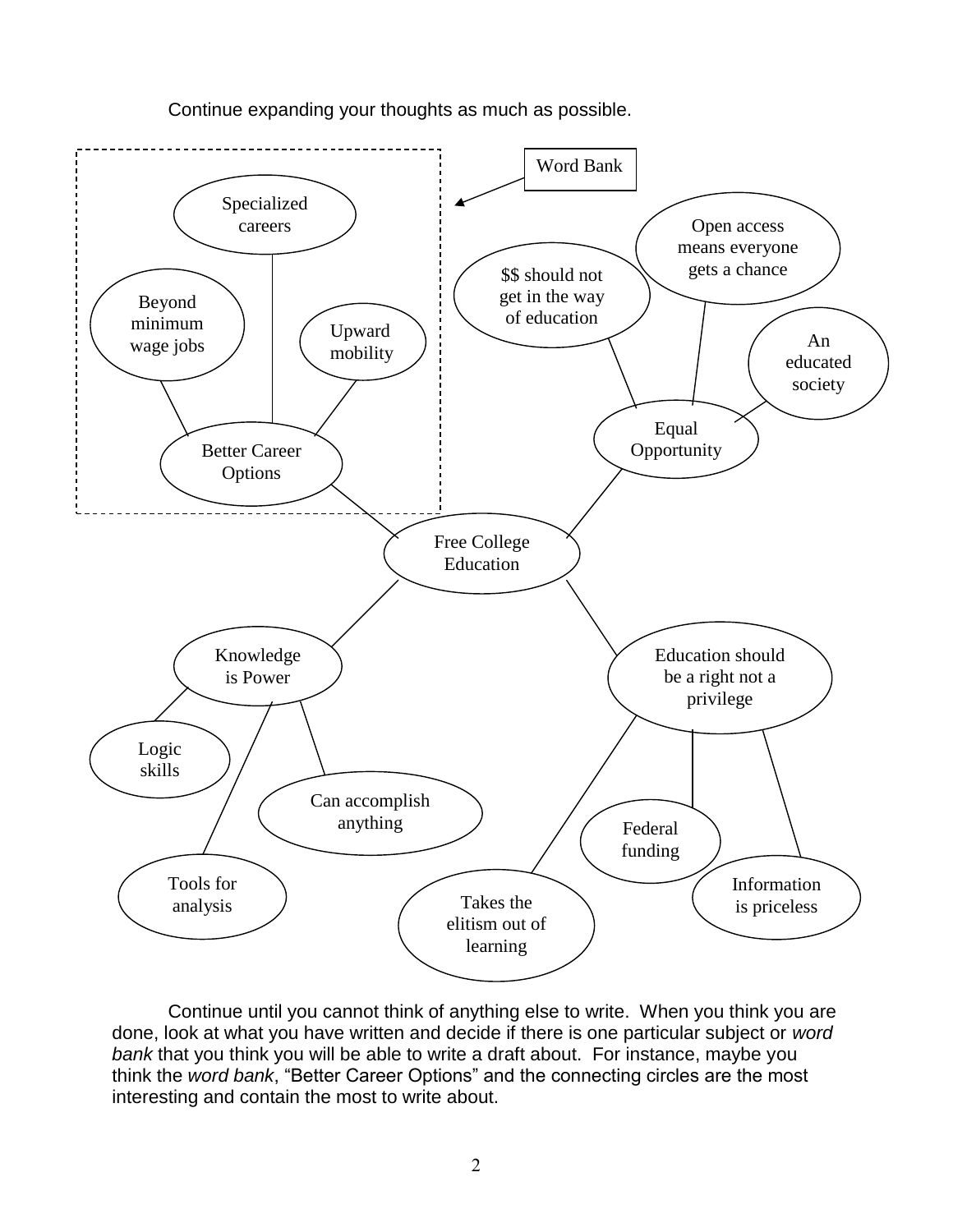

3. **LISTING**: This is like a shopping list of phrases. On your paper, write down any thought or feeling that comes to mind about a particular topic. This is similar to freewriting in that you should not censor yourself – Just write! This process will help you get all of those mixed up thoughts in your head on paper, so you can sift through them afterwards. Here's an example of a list on the topic "How I felt when I failed my midterm:"

was disappointed felt defeated also inspired to do better next time embarrassed to tell anybody wanted to blame the teacher got teased by my brother, the A student afraid I wouldn't pass the class went to The Writing Center for extra help

Once you are done, go through the list, choose the ideas that work for you, and cross off the ideas that do not. You may also continue to write ideas down as you go through this process. When you feel you are done, you can go ahead and number the ideas that are left in the order you think they should appear in your draft. This will give you an informal outline that will help in the next step of the writing process, drafting.

4. **BRAINSTORMING**: Ask yourself questions about your topic. *Who, what, when, where, why* and *how* are good questions to start with.

Whose fault is the F? What happened exactly? When did I stop studying?/Why did I stop studying? Where can I go from here? Why do I think the teacher gave me an F? How can I improve my grade?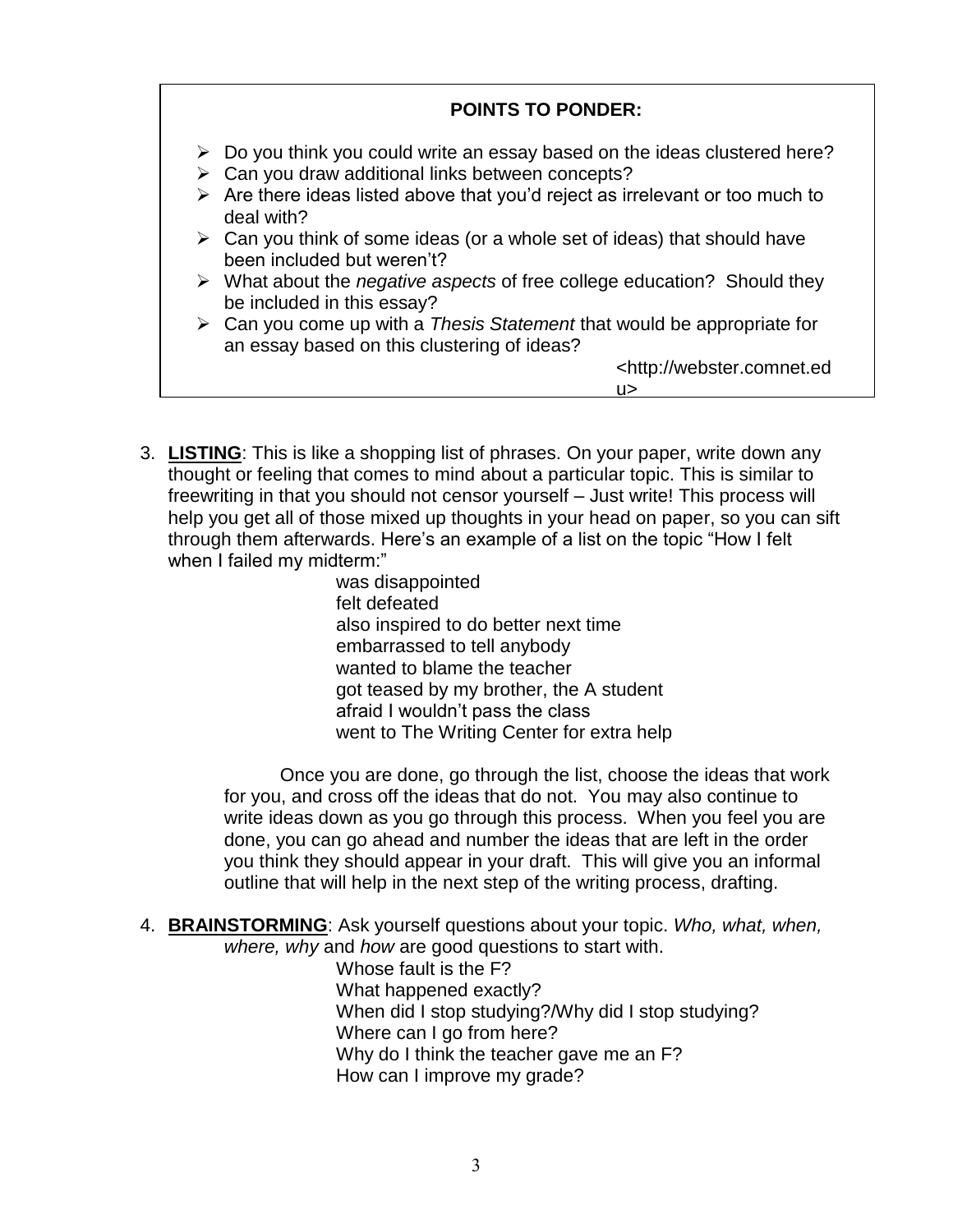These questions will be helpful in your drafting stage if you are stuck trying to find more to write about. If you are trying to expand your essay but you are unable to come up with another important topic to discuss, consider asking yourself questions like these to generate more ideas.

### **Exercise:**

**Pick a topic of your own or one that your instructor has given you, and, for that topic, choose two of the four prewriting techniques to practice. Each prewrite should be at least a page in length.**

### **DRAFTING**:

Once writers feel they have generated enough ideas during prewriting to serve as a departure point, they make their first attempt at getting those ideas down. This part of the writing process is *drafting.* Typically, the first draft is very rough, which is why it so often is called the *rough draft*. The rough draft provides raw material that can be shaped and refined in the next stages of the writing process.

Perhaps you know what you want to say but you do not know how to say it in your draft. Here are a few tips to get you started:

- Think about your audience. Who are you telling this information to?
- Speak your thoughts into a tape recorder. Sometimes, we don't write what we want to say. Therefore, speaking into a tape recorder, saying what you want to say and then transcribing your thoughts will help you with word structure.
- Set small goals for yourself. At the beginning of your project, plan to only prewrite. The next time you sit down to work on it, plan on writing an informal outline. Next, plan to write a draft of your introduction and on and on. Breaking the project down into smaller steps makes it less overwhelming.
- Sometimes, we get writer's block because we think we have to write the introduction and thesis statement before we can move on. Remember, you can change the introduction and thesis as you get further along in your paper.
- If you are really stuck, you can write the introduction and thesis last. They might be easier to write once you have the rest of the draft.
- This is only a first draft; you don't need to censor your thoughts. Later on, you will be able to fix whatever needs fixing.

#### **REVISING**:

*Revising* calls on the writer to take the raw material of the draft and rework it to get it in shape for the reader. This reworking is a time-consuming, difficult part of the process. It requires the writer to refine the content so that it is clear, so that points are adequately supported, and so that ideas are expressed in the best way possible and in the best order possible. This step is focused on the content of your draft; spelling, grammar and punctuation will come in the final stage of the writing process.

• Once you have completed your first draft, the first step in revising is to walk away and let the paper sit. We often miss our own mistakes because we think we see something that is not there. Walking away and coming back later allows you to read your paper with a fresh perspective.